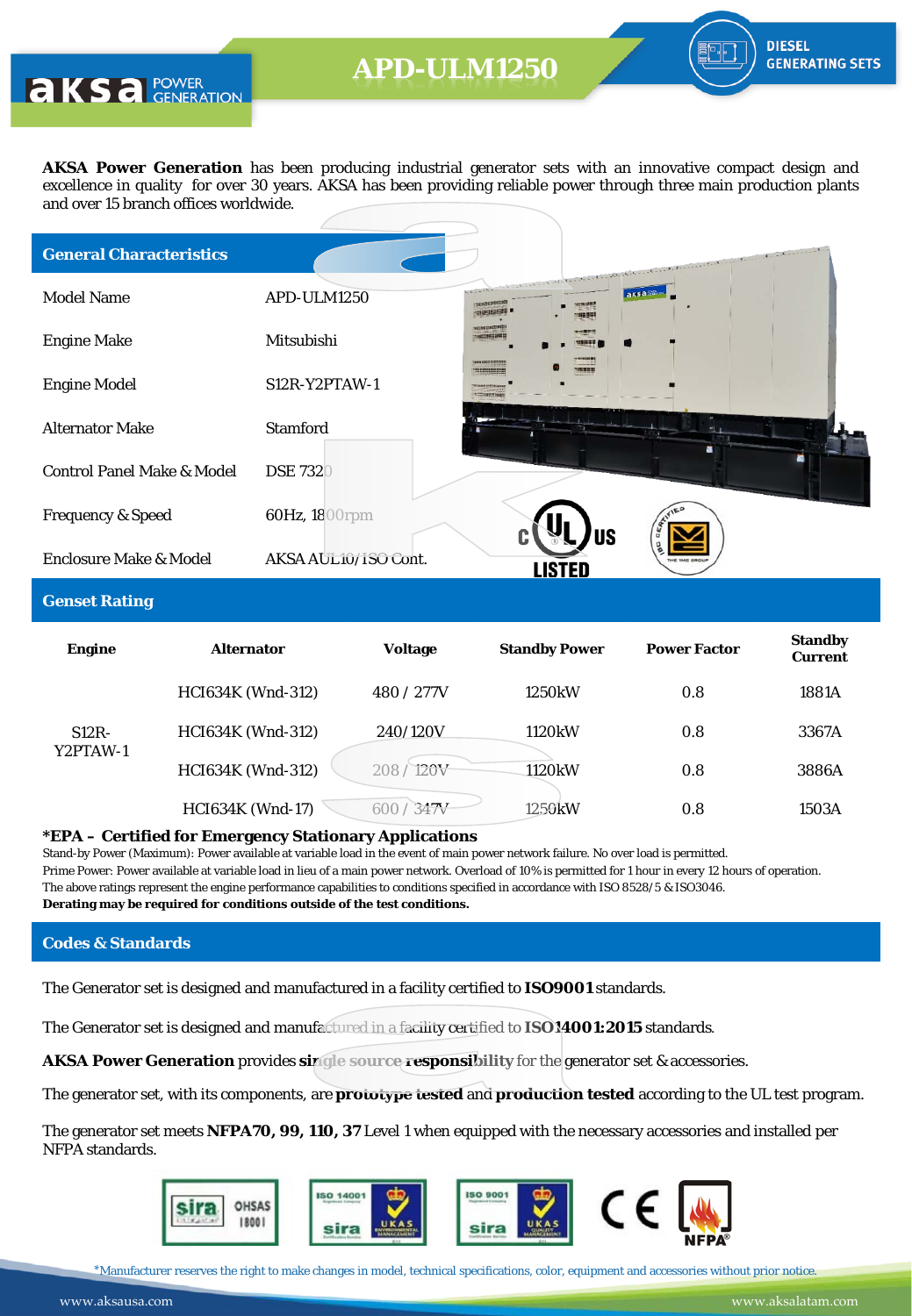

| <b>Engine Data</b>                                                 |                               | <b>Electric System</b>                               |                              |
|--------------------------------------------------------------------|-------------------------------|------------------------------------------------------|------------------------------|
| Manufacturer                                                       | Mitsubishi                    | <b>Battery Charge Alternator</b>                     | 24V / 30Ah                   |
| Model                                                              | S12R-Y2PTAW-1                 | <b>Starting Motor Capacity</b>                       | 7.5 kW x 2                   |
| Displacement & Cylinders                                           | $49.03 L \times 12$ Cylinders | Battery Qtv, Rating, CCA                             | 4 x 200Ah, 1150CCA           |
| <b>Engine Speed</b>                                                | 1800rpm                       |                                                      |                              |
| Engine Standby Power wo/Fan                                        | 1403 kW                       | <b>Cooling System</b>                                |                              |
| Engine Prime Power wo/Fan                                          | 1275 kW                       | <b>Radiator Cooling System Type</b>                  | <b>Closed Circuit</b>        |
| Aspiration                                                         | Turbo-charged, InterCooler    | <b>Radiator Ambient Temp</b>                         | $>50\degree C$               |
| <b>Compression Ratio</b>                                           | 14.5:1                        | <b>Coolant Capacity, Engine Only</b>                 | 34.3 gal                     |
| Bore / Stroke                                                      | 170 mm / 180 mm               | (Jacket & Air Cooler)<br>Max Coolant Temp at Engine  |                              |
| <b>Break Mean Effective Pressure</b>                               | $276$ psi                     | Outlet                                               | 208 °F                       |
| <b>Mean Piston Speed</b>                                           | $10.8 \text{ m/s}$            | Thermostat, Start-Fully Open                         | 160-185 $\degree$ F          |
| <b>Allowable Fan Loss Power</b>                                    | <b>50 Kw</b>                  | <b>Exhaust System</b>                                |                              |
| <b>Max Regenerative Power</b><br><b>Absorption Capacity wo Fan</b> | 144kW                         | <b>Exhaust Outlet Size</b>                           | 202 mm                       |
| <b>Steady State Speed Stability</b>                                | $\pm$ 0.25 %                  | <b>Max Allowable Back Pressure</b>                   | 600 mmH2O                    |
| <b>Max Over Speed Capacity</b>                                     | 2100 rpm                      |                                                      |                              |
| Wet Weight - Engine Only                                           | 12249 lb                      | <b>Exhaust Gas Flow</b>                              | $356 \text{ m}^3/\text{min}$ |
|                                                                    |                               |                                                      |                              |
| <b>Fuel System</b>                                                 |                               | <b>Air Intake System</b>                             |                              |
| <b>Fuel Injector</b>                                               | Mitsubishi PS6 Type x 2       | <b>Intake Air Flow</b>                               | $135 \text{ m}^3/\text{min}$ |
| Max Suction of Feed Pump                                           | 75 mmHg                       | <b>Max Intake Air Restriction</b><br>(Clean Element) | 400 mmH2O                    |
| Max Static Head of Return &<br><b>Leak Pipe</b>                    | 150 mmHg                      | Air Filter Type                                      | Dry Paper Element            |
| <b>Fuel Consumption</b>                                            |                               | <b>Lubrication System</b>                            |                              |
| <b>Standby Power (110%)</b>                                        | 103.4 gal/h                   | <b>Total System Capacity</b>                         | 47.6 gal                     |
| Prime Power (100%)                                                 | 90.6 gal/h                    | Sump Capacity Max / Min                              | 40 gal / 28.5 gal            |
| Prime Power (75%)                                                  | 68.2 gal/h                    | Max Oil Temp                                         | 230 °F                       |
| Prime Power (50%)                                                  | 46.3 gal/h                    | Oil Pressure at Rated Speed                          | $71 - 93$ psi                |
| Prime Power (25%)                                                  | 27.5 gal/h                    |                                                      |                              |

\*Manufacturer reserves the right to make changes in model, technical specifications, color, equipment and accessories without prior notice.

**AKSA POWER**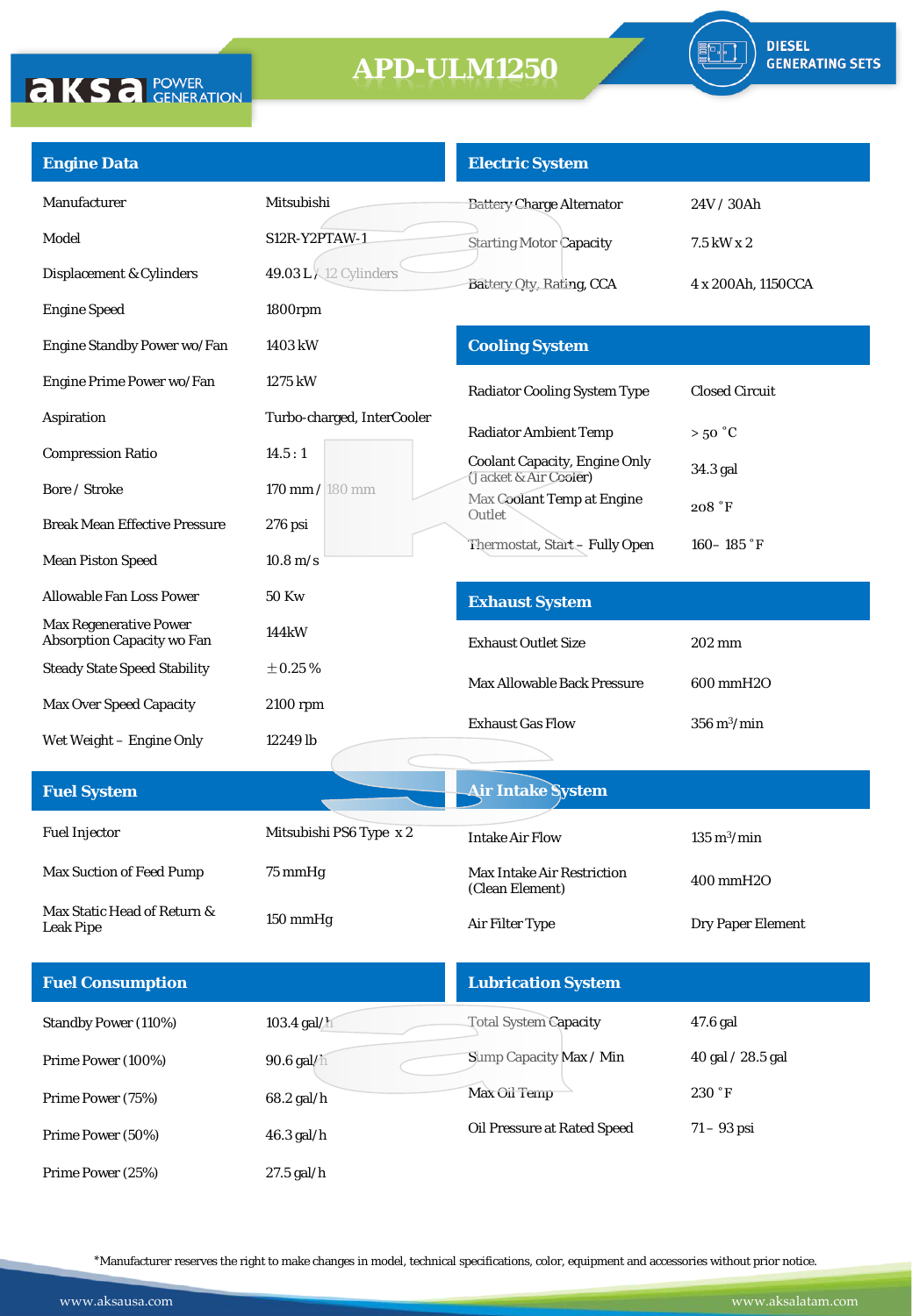

| <b>Alternator Data</b>                              |                                      | <b>Controller Data</b>                                     |                            |
|-----------------------------------------------------|--------------------------------------|------------------------------------------------------------|----------------------------|
| Manufacturer                                        | <b>Stamford</b>                      | Manufacturer                                               | <b>DSE</b>                 |
| <b>Standards</b>                                    | <b>BS EN 60034</b>                   | Model                                                      | 7320                       |
| <b>Control System</b>                               | <b>PMG</b>                           | Type                                                       | Auto Mains Failure Control |
| A.V.R.                                              | MX321                                |                                                            |                            |
| <b>Voltage Regulation</b>                           | $\pm$ 0.5%                           | <b>Controller Features &amp; Benefits</b>                  |                            |
| <b>Insulation System</b>                            | Class H                              | Microprocessor controlled                                  |                            |
| Protection                                          | <b>IP23</b>                          | License free PC Software                                   |                            |
| <b>Rated Power Factor</b>                           | 0.8                                  | IP65 rating offers increased resistance to water ingress   |                            |
| <b>Stator Winding</b>                               | Double Layer Concentric              | Modules can be integrated to building management systems   |                            |
| <b>Winding Pitch</b>                                | Two Thirds                           | Real time clock provides accurate event log                |                            |
| <b>Winding Leads</b>                                | 12                                   | Four line back-lit LCD text display                        |                            |
| <b>Telephone Interference</b>                       | THF $< 2 \%$                         | Five key menu navigation                                   |                            |
| <b>Waveform Distortion</b>                          | No Load $< 1.5 \%$                   | Front panel editing with PIN protection                    |                            |
| Maximum Over speed                                  | 2250 rev/min                         | Support up to three remote display modules                 |                            |
|                                                     |                                      | Configurable timers and alarms                             |                            |
| <b>Battery Charger &amp; Electrical System Data</b> |                                      | Multiple date and timer scheduler                          |                            |
| Manufacturer                                        | ComAp                                | Integral PLC editor                                        |                            |
| Model                                               | InteliCharger                        | 'Protections disabled' feature                             |                            |
| <b>Input Voltage</b>                                | $85\textrm{V} \sim 264\textrm{V}$ AC | kW & kVAr protection                                       |                            |
| Output Voltage / Current                            | 27.2V Float / 2.5A pk                | Reverse power (kW & kVAr) protection                       |                            |
| <b>Jacket Water Heater Data</b>                     |                                      | Power monitoring (kWh, kVAr, kVAh, kVArh)                  |                            |
| Manufacturer                                        | Hotstart                             | Load switching (load shedding and dummy load outputs)      |                            |
| Model                                               | CSM10902-000                         | Unbalanced load protection                                 |                            |
| <b>Input Voltage</b>                                | 240V                                 | <b>Independent Earth Fault trip</b>                        |                            |
| Power                                               | 9000W                                | Fully configurable via DSE Configuration Suite PC Software |                            |
|                                                     |                                      | SCADA monitoring via DSE Configuration Suite PC Software   |                            |
|                                                     |                                      |                                                            |                            |

\*Manufacturer reserves the right to make changes in model, technical specifications, color, equipment and accessories without prior notice.

**AKSA POWER**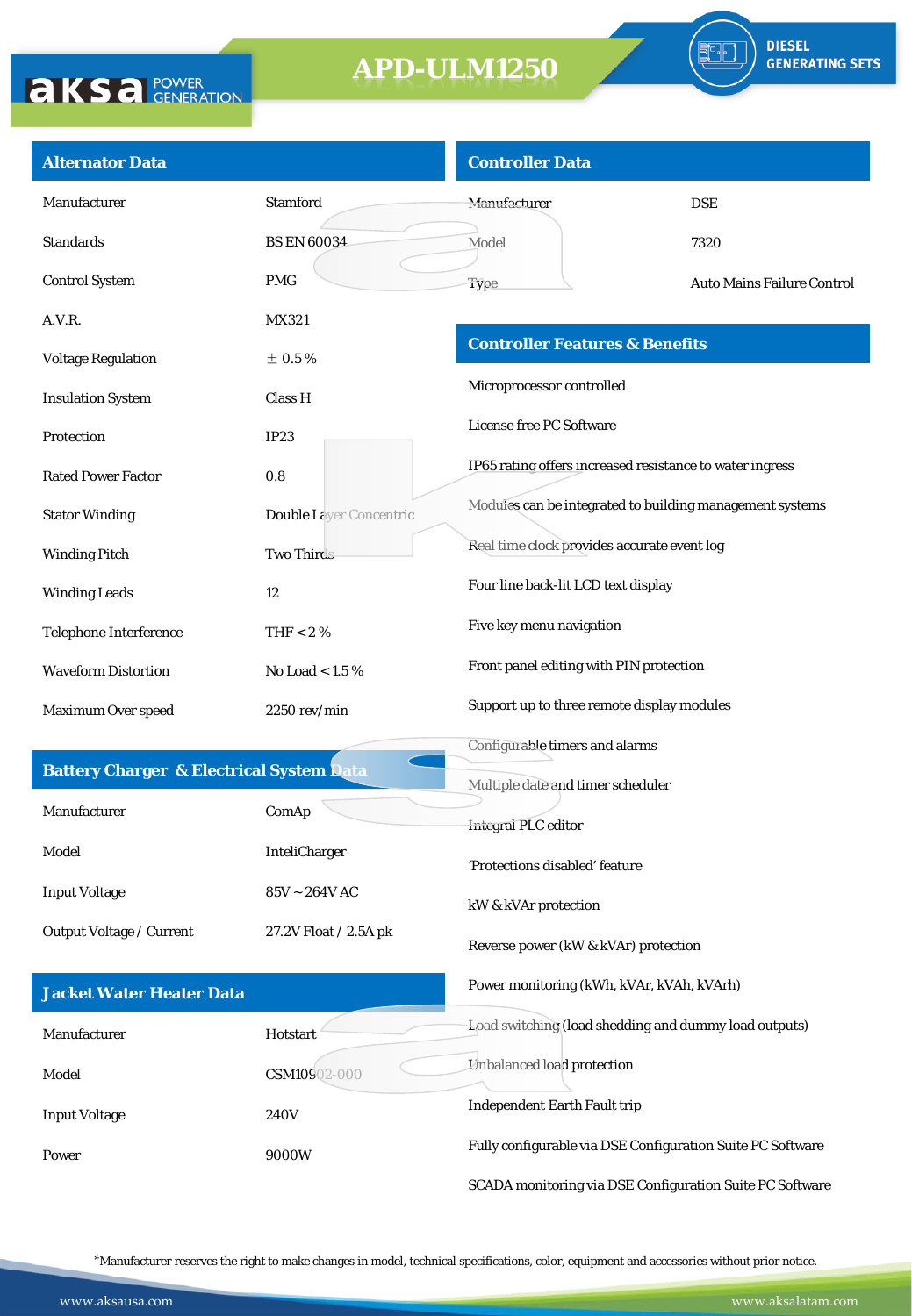

#### **Enclosure Features**

**AKSA POWER** 

- $\checkmark$  Heavy Duty Steel Structure
- $\checkmark$  E-Stop on Enclosure
- $\checkmark$  Control Panel Eliminated from Engine Vibrations
- $\checkmark~$  Standard Sound Attenuation Foam
- Plastic Covered Corrosion Resistant Locks & Hinges

#### **Enclosure Features**

 $\overrightarrow{E}$ xternal Mounted Exhaust System with Rain Cap

 $\angle$  Modular Design

- **Removable Base Frame Lifting Hooks**
- $\checkmark$  Oil & Coolant Drain Ports
- $\checkmark$  Easy Access for Maintenance

| <b>Open Skid Gen-Set Dimensions</b> |          |                |
|-------------------------------------|----------|----------------|
| Length                              | 210.2 in |                |
| Width                               | 89 in    |                |
| Height                              | 95.9 in  | <b>CALLAST</b> |
| Dry Weight                          | 27558 lb | $\Box$         |
|                                     |          |                |

#### **Enclosed Gen-Set Dimensions - Canopy**

| Length                    | 296 in                                         |  |  |
|---------------------------|------------------------------------------------|--|--|
| Width                     | 89 in                                          |  |  |
| Height                    | 165 in $(101 \text{ in } w/\text{e-silencer})$ |  |  |
| Dry Weight                | 34000lb                                        |  |  |
| Sound Pressure @ 7 meters | 84 dB(A) (Calculated Value)                    |  |  |

### **Enclosed Gen-Set Dimensions – ISO Container**

| Length                                                                  | 480 in                                | Air outle |        |                   | -Critical Silencer |       |
|-------------------------------------------------------------------------|---------------------------------------|-----------|--------|-------------------|--------------------|-------|
| Width                                                                   | 96 in                                 |           |        |                   |                    |       |
| Height                                                                  | 181 in $(114$ in w/o silencer)<br>B t | Radiator  | Engine | <b>Alternator</b> |                    | ZN ⊀£ |
| Dry Weight                                                              | 57800 lb                              |           |        |                   |                    |       |
| Sound Pressure @ 7 meters                                               | 79 dB(A) (Calculated Value)           |           |        |                   |                    |       |
| Fuel Tank - UL142 Listed Base Design - Canopy Type / ISO Container type |                                       |           |        |                   |                    |       |

| <b>Size</b>               | 24hr (2500gal) | 48hr (5000gal) | 24hr (2500gal) | 48hr (4960gal)     |
|---------------------------|----------------|----------------|----------------|--------------------|
| Dimensions $(L/W/H)$ (in) | 320/89/31      | 545/89/36      | 500/106.5/28   | 500 / 106.5 / 34.5 |
| Weight (lb)               | 7900           | 12300          | 9800           | 12800              |

\*Manufacturer reserves the right to make changes in model, technical specifications, color, equipment and accessories without prior notice.